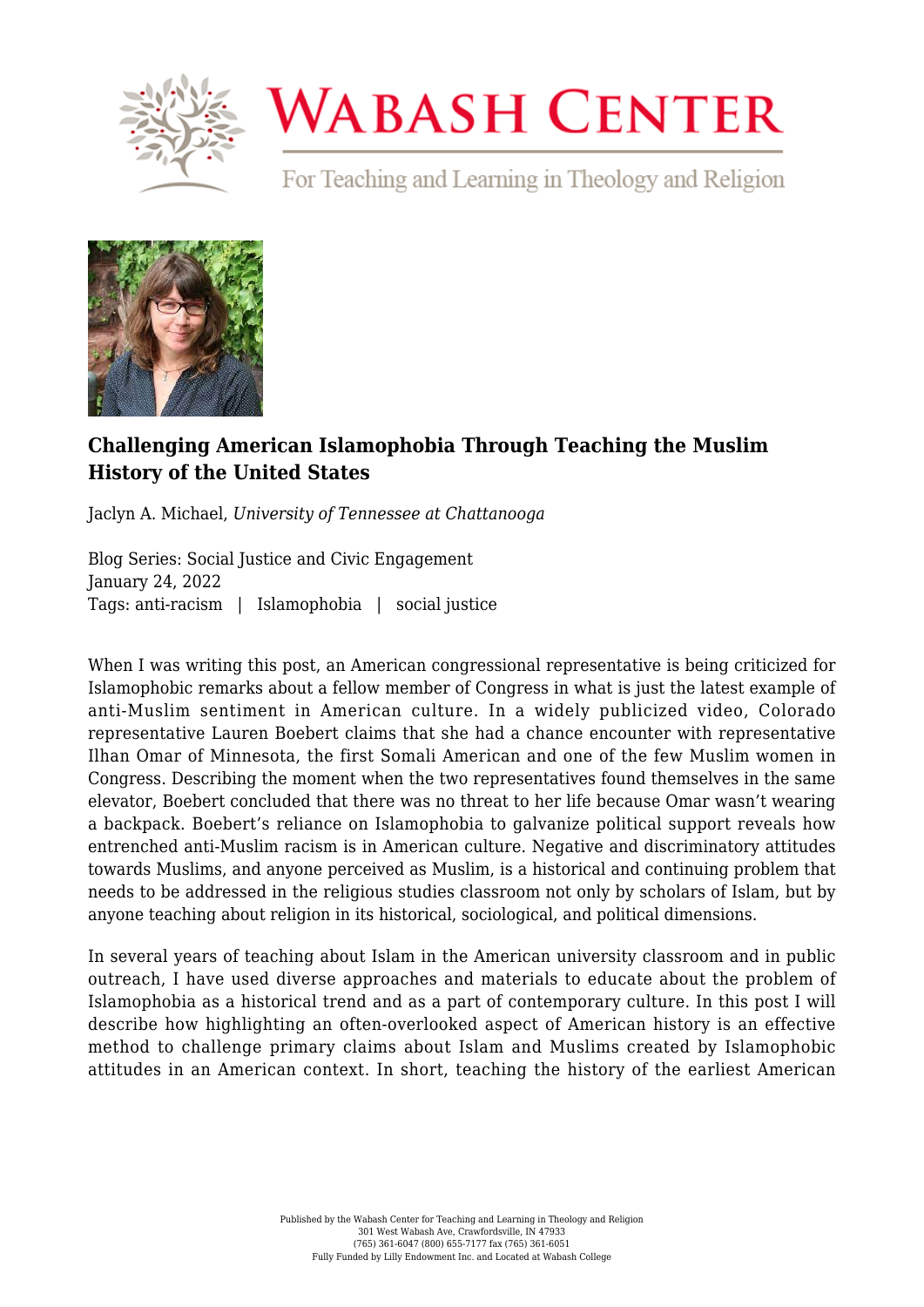Muslims is a key strategy to combat anti-Muslim sentiment because their lives and contributions undercut arguments that Islam, and Muslims, are un-American or foreign to American culture.

Many students are surprised to discover the long history of Muslims in the Americas, which has its origins in the seventeenth-century slave trade. Scholars estimate that anywhere from ten to twenty percent of the Africans forced onto slave ships bound for the American colonies were Muslim. Many of these Muslims were raised in West African Sufi communities and educated in religious sciences such as the Qur'an and the hadith literature. They were also often multilingual and knew the native African language of their families as well as the Arabic necessary for competency in reading Islamic texts and commentaries.

The stories we have are mostly of Muslim men, who were often regarded as exotic because of their literacy and entrepreneurship. While many Muslim slaves were forced to convert to Christianity or pretended to in order to survive, others were [respected for adhering to a](https://www.sylvianediouf.com/servants_of_allah__african_muslims_enslaved_in_the_americas___2013_edition__119565.htm) [religious tradition](https://www.sylvianediouf.com/servants_of_allah__african_muslims_enslaved_in_the_americas___2013_edition__119565.htm) that, like the Christianity of slave owners, was monotheistic. Some of these Muslims became celebrities during their lifetime, such as Yarrow Mamout of Georgetown, who was able to [purchase his freedom](https://boundarystones.weta.org/2012/11/27/yarrow-mamouts-place-history) due to a successful brick-making business. Omar ibn Sayyid is known as the first Muslim slave to [compose his autobiography](http://nationalhumanitiescenter.org/pds/maai/community/text3/religionomaribnsaid.pdf) in 1831. This document, written first in Arabic and later [translated into English,](https://www.loc.gov/collections/omar-ibn-said-collection/about-this-collection/) offers a unique perspective on history, self-expression, and religious identity in the context of the bodily and intellectual domination that slavery required. The stories of emancipated Muslim slaves living on [Georgia's Sapelo](https://sapelosquare.com/2015/07/07/sadaqah-saraka-and-sapelo/) [Island](https://sapelosquare.com/2015/07/07/sadaqah-saraka-and-sapelo/) offers evidence of women's religious lives in terms of the ritual prayers they engaged in, and the traditional *saraka* cakes they made as part of West African Muslim celebrations.

Acknowledging the earliest histories of American Muslims is an important step that undercuts Islamophobic claims that Muslims don't belong in American society and cultural life. Put simply, African Muslim slaves lived in what would become the United States before that idea had been fully articulated and independence from Britain had been declared. It is also important to point out that these Muslim slaves, like all of the enslaved, literally built the American nation with their labor. The lives of these Muslim men and women also help to complicate mainstream assumptions regarding the identities of the enslaved, from their socioeconomic backgrounds in Africa to their literacy and their religious identities.

There are many ways to extend these threads introduced with examination of the earliest American Muslims. One could follow this with a unit on how Muslim histories, values, and texts served Black Americans during the twentieth-century Civil Rights movement. Muslim communities in cities such as Chicago [offered crucial safety and security](https://nyupress.org/9781479823420/being-muslim/) to Black women who sought refuge from gendered discrimination and benefitted from vocational training provided by Muslim organizations such as the Nation of Islam. I draw on the lives and leadership of prominent Black American Muslims such as Noble Drew Ali, Elijah Muhammad, and Malcolm X to show how [Islam offered an empowering identity](https://www.sunypress.edu/p-3584-islam-in-black-america.aspx) that was, crucially, not the Christian identity of many white Americans opposed to racial equality. I also believe it is important to use these histories to show that the religious character of the Civil Rights movement is more